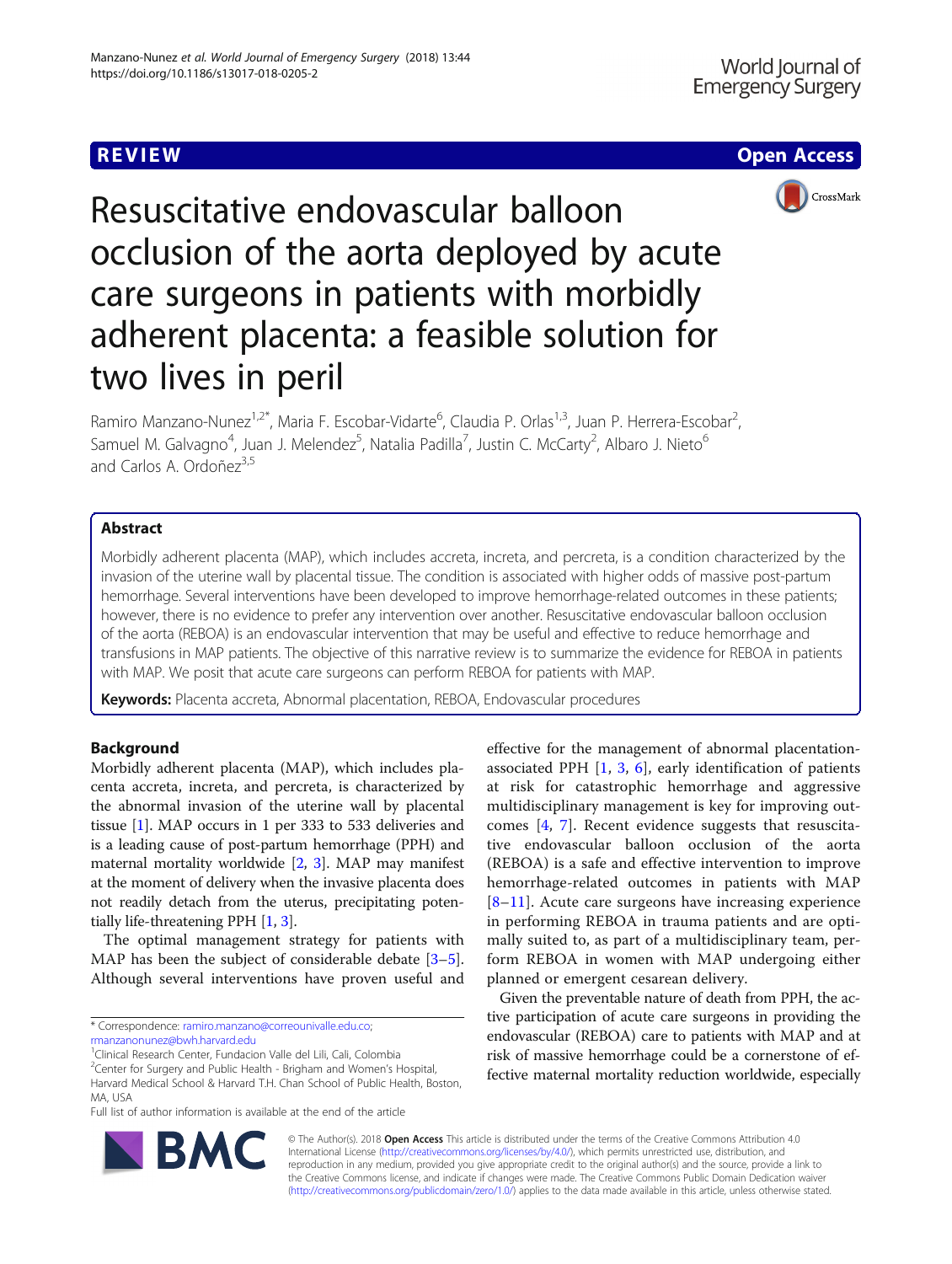in low- to middle-income countries where 99% of all world PPH-related deaths occur [[12](#page-5-0)].

The objective of this narrative review is to summarize the evidence for REBOA in patients with MAP. We posit that acute care surgeons can perform REBOA for women with MAP.

## Morbidly adherent placenta

MAP is the global term encompassing the constellation of conditions resulting from varying levels of abnormal implantation of the placenta: placenta accreta, increta, and percreta. Placenta accreta occurs when the placenta becomes abnormally adherent to the uterine wall. Placenta increta is characterized by further invasion of the abnormal placental tissue into the myometrium. Placenta percreta results when the placenta penetrates the uterine serosa or surrounding tissues [\[1](#page-4-0)].

There are well-described risk factors for the development of MAP [\[1](#page-4-0), [3](#page-4-0)]. The most common and relevant is previous cesarean delivery. Risk for MAP increases with each additional C-section as additional scar tissue develops [[13](#page-5-0)]. The increasing incidence of MAP over the last 60 years has been attributed to increasing C-section rates. Recent estimates are that MAP occurs in 1 in every 300 to 500 pregnancies [[2\]](#page-4-0). MAP thus accounts for a significant proportion of maternal morbidity and mortality cases as it carries a higher risk of catastrophic post-partum hemorrhage, especially in cases of placenta percreta with its deeper penetration  $[1-3, 14-16]$  $[1-3, 14-16]$  $[1-3, 14-16]$  $[1-3, 14-16]$  $[1-3, 14-16]$  $[1-3, 14-16]$  $[1-3, 14-16]$  $[1-3, 14-16]$  $[1-3, 14-16]$ .

The primary peril with MAP occurs at the moment of delivery when the abnormally implanted placenta can result in major hemorrhage. Ninety percent of these patients will require transfusion of blood products, and at least 50% will receive a massive transfusion [[3,](#page-4-0) [16,](#page-5-0) [17](#page-5-0)]. Despite prenatal surgical planning and perioperative resuscitation, maternal death may still occur in some cases [\[2](#page-4-0), [3](#page-4-0), [15\]](#page-5-0).

The current recommendation for the surgical management of MAP at the moment of delivery is to perform a cesarean hysterectomy with the placenta left in situ [[3,](#page-4-0) [5](#page-5-0), [18](#page-5-0)]. Endovascular adjuvant strategies (i.e., prophylactic occlusion balloon catheters in both internal iliac arteries, uterine artery embolization) [\[19,](#page-5-0) [20](#page-5-0)] may be used to prevent and treat bleeding during cesarean hysterectomy. Although these interventions can prove life-saving, a considerable proportion of patients with MAP still end up requiring massive transfusion and post-op obstetrical critical care support. Furthermore, there is no evidence from randomized clinical trials to prefer any surgical intervention over another. Therefore, there is an urgent need for innovation and development of effective strategies to achieve expeditious hemorrhage arrest and prevent the occurrence of massive life-threatening bleeding.

## Resuscitative endovascular balloon occlusion of the aorta in patients with MAP

REBOA is a minimally invasive procedure that introduces a balloon occlusion catheter via a percutaneous groin puncture or cutdown of the femoral artery into the aorta to obtain endovascular aortic occlusion [[21,](#page-5-0) [22](#page-5-0)]. The physiologic rationale behind the use of REBOA is that it provides proximal control of bleeding and causes volume redistribution from the lower to the proximal vascular beds. These phenomena are hypothesized to ensure an adequate circulating volume and avoid the collapse of systemic circulation.

The use of REBOA in patients with MAP is not new: in 1995, a multidisciplinary team prophylactically deployed an aortic occlusion catheter in a patient with placenta percreta at 34 weeks' gestation undergoing a planned cesarean delivery. Neither massive transfusion nor admission to the intensive care unit was required, and the patient was discharged 1 week after C-section without any complications [[23](#page-5-0)]. Since that initial case report, additional single cases  $[24, 25]$  $[24, 25]$  $[24, 25]$  $[24, 25]$  $[24, 25]$  and uncontrolled case series  $[10, 26, 27]$  $[10, 26, 27]$  $[10, 26, 27]$  $[10, 26, 27]$  $[10, 26, 27]$  $[10, 26, 27]$  $[10, 26, 27]$  of MAP patients undergoing C-section combined with temporary aortic balloon occlusion were published. In these reports, REBOA was used either as a rescue maneuver to stop the bleeding during an emergency peripartum hysterectomy [[10](#page-5-0), [24](#page-5-0), [25\]](#page-5-0) or as a prophylactic hemodynamic adjunct in elective cases [\[26,](#page-5-0) [27](#page-5-0)].

Data from retrospective comparative studies suggest that, compared to traditional planned cesarean delivery, planned C-section with the use of REBOA results in better maternal hemorrhage-related outcomes [[8](#page-5-0), [28](#page-5-0)-[30\]](#page-5-0). Cui et al. [\[28](#page-5-0)] found that intraoperative blood loss was lower in women with placenta previa that underwent planned C-section plus REBOA, compared with patients that underwent C-section alone. These results were consistent with other studies [[29,](#page-5-0) [30](#page-5-0)] which found that MAP patients benefited from REBOA in terms of average blood loss and transfusions. Moreover, a recent meta-analysis of observational data added additional validation to the finding that the prophylactic use of REBOA during elective C-section results in lower overall blood loss and fewer transfusions [\[9](#page-5-0)]. Thus, it seems reasonable to deploy REBOA in emergency and appropriate elective situations in patients with MAP [[9\]](#page-5-0).

Despite promising evidence of the potential effectiveness of REBOA in MAP [[8](#page-5-0), [9](#page-5-0)], this approach has not been routinely adopted likely due to the required involvement, time, and effort from multidisciplinary teams, including interventional radiologists or trained acute care surgeons, and because of the technical dexterity required.

# REBOA deployed by acute care surgeons in pregnant women with MAP: is this feasible?

Within the field of trauma and emergency surgery, acute care surgeons have typically used REBOA in victims of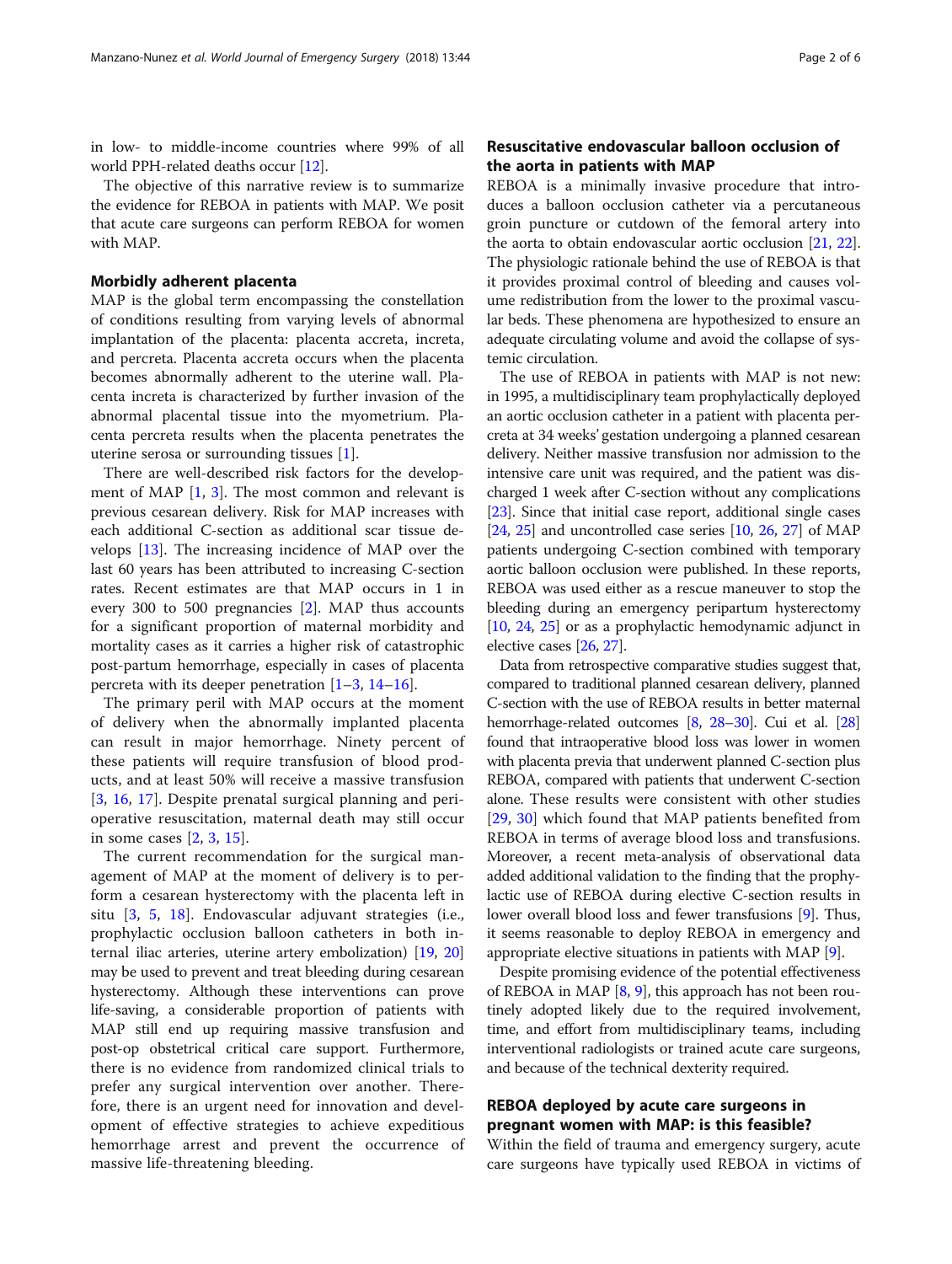traumatic truncal hemorrhage who present with hemodynamic instability [\[31](#page-5-0)–[33](#page-5-0)]. Trauma surgeons are critical care providers and surgical rescuers [\[34\]](#page-5-0); hence, their role in REBOA applicable clinical scenarios has been limited only to those unstable patients who require urgent life-saving surgical interventions. There are, however, other clinical scenarios (i.e., elective care of abnormal placentation) where REBOA has proven feasible, safe, and effective [[9\]](#page-5-0), where acute care surgeons could play an active and integral role in the multidisciplinary care of pregnant women affected by MAP [[9\]](#page-5-0).

To date, three reports have shown that trauma and acute care surgeons can safely deploy a REBOA in pregnant women with MAP (Table [1](#page-3-0)) [[9,](#page-5-0) [11,](#page-5-0) [35\]](#page-5-0). In these reports, pregnant women with MAP underwent a cesarean delivery with intraoperative REBOA deployment with the goal of either arresting ongoing bleeding [[11\]](#page-5-0) or preventing the onset of major hemorrhage [[9](#page-5-0), [35](#page-5-0)]. The REBOAs were deployed by acute care surgeons in hybrid suites or conventional operating rooms. No REBOA-related complications were reported, and all patients survived to discharge. Although these reports are case studies without a comparison group, they provide a glimpse into the potential benefits of REBOA in decreasing hemorrhage-related complications by having acute care surgeons be in charge of delivering the endovascular intervention. For example, our group [[9\]](#page-5-0) has previously described a case series of 12 pregnant women with a prenatal diagnosis of MAP scheduled for elective cesarean delivery with a multidisciplinary team in which a trauma surgeon was in charge of inserting, deploying, and removing the REBOA (Table [1](#page-3-0)). In this study, all patients survived, none required either massive transfusion or post-op obstetrical critical care, and no complications relating to REBOA use were noted. This compares with studies of MAP patients which found that they, on average, have blood loss of 3 to 5 l and a significant proportion require massive transfusion [\[3\]](#page-4-0).

Traditionally, MAP patients have received endovascular care from interventional radiologists. Interventional radiologists are trained to deploy endovascular balloon occlusion catheters in the iliac arteries [\[19](#page-5-0)] or the aorta [[8\]](#page-5-0) and to perform selective arterial embolization when required. Although interventional radiologists' input in the multidisciplinary care of MAP patients has been remarkable, their participation and skill set demand the availability of modern interventional radiology suites. This infrastructure requirement is available in few well-equipped centers and is scarce in low- and middle-income countries, where PPH continues to be a leading cause of maternal death. In contrast, well-trained and qualified trauma and acute care surgeons can safely deploy a REBOA in a conventional operating room setting [[9,](#page-5-0) [11](#page-5-0)]. Therefore, acute care surgeons with endovascular training and skills can be consulted either to rescue a pregnant patient who is dying in the operating room due to massive bleeding or to prophylactically deploy and inflate a REBOA in patients undergoing a planned C-section.

With the advent of smaller diameter catheters, REBOA may become more accessible for use in low-resource settings where neither interventional radiology suites nor blood supplies are available. In these scenarios, trauma surgeons with the ability to monitor all stages of REBOA technique may play a crucial role during the multidisciplinary surgical management of patients with MAP by providing the endovascular care which, in turn, could improve morbidity and mortality in these patients.

## The REBOA procedure: how we do it

Previous research has established that the multidisciplinary team management of pregnant women with MAP is associated with a lower likelihood of prolonged maternal admission to the intensive care unit, less large-volume blood transfusion, decreased coagulopathy, fewer ureteral injuries, and less risk for early reoperation [[7](#page-5-0)]. Therefore, in our institution, a multidisciplinary team composed of an obstetrician with training in critical care obstetrics, a urologist, an anesthesiologist, and a trauma and acute care surgeon manages the care of pregnant women with MAP.

With the goal of delivering appropriate care, a defined protocol for planned cesarean hysterectomy with simultaneous REBOA deployment has been established in our institution.

Pregnant women referred to our center with suspicion of MAP are initially evaluated by the obstetrician who makes a diagnosis based on findings from the ultrasonography and the MRI. If prenatal diagnosis of MAP is made, then the patient is scheduled for a planned cesarean delivery. At the time of C-section, the patients are taken to a conventional operating room equipped with a mobile C-arm and an ultrasound machine.

Regarding anesthesia, most centers would place an epidural catheter or use a combined spinal–epidural technique. Although neuraxial anesthesia would allow anesthesia for painless insertion of the REBOA, general anesthesia may be a better option for patients who are predicted to become hemodynamically unstable and require massive resuscitation [\[36](#page-5-0)].

After the induction of anesthesia and tracheal intubation, the assisting urologist inserts bilateral ureteral stents with cystoscopic guidance, and the acute care surgeon obtains endovascular access via the common femoral artery for REBOA deployment. Arterial access is obtained via the right groin under ultrasound guidance. The common femoral artery is punctured, and a guidewire is inserted and secured. A sheath (7 Fr) is then passed over the guidewire into the lumen. Finally, the guidewire is withdrawn leaving the introducer sheath in place through which 7 Fr catheter REBOA can be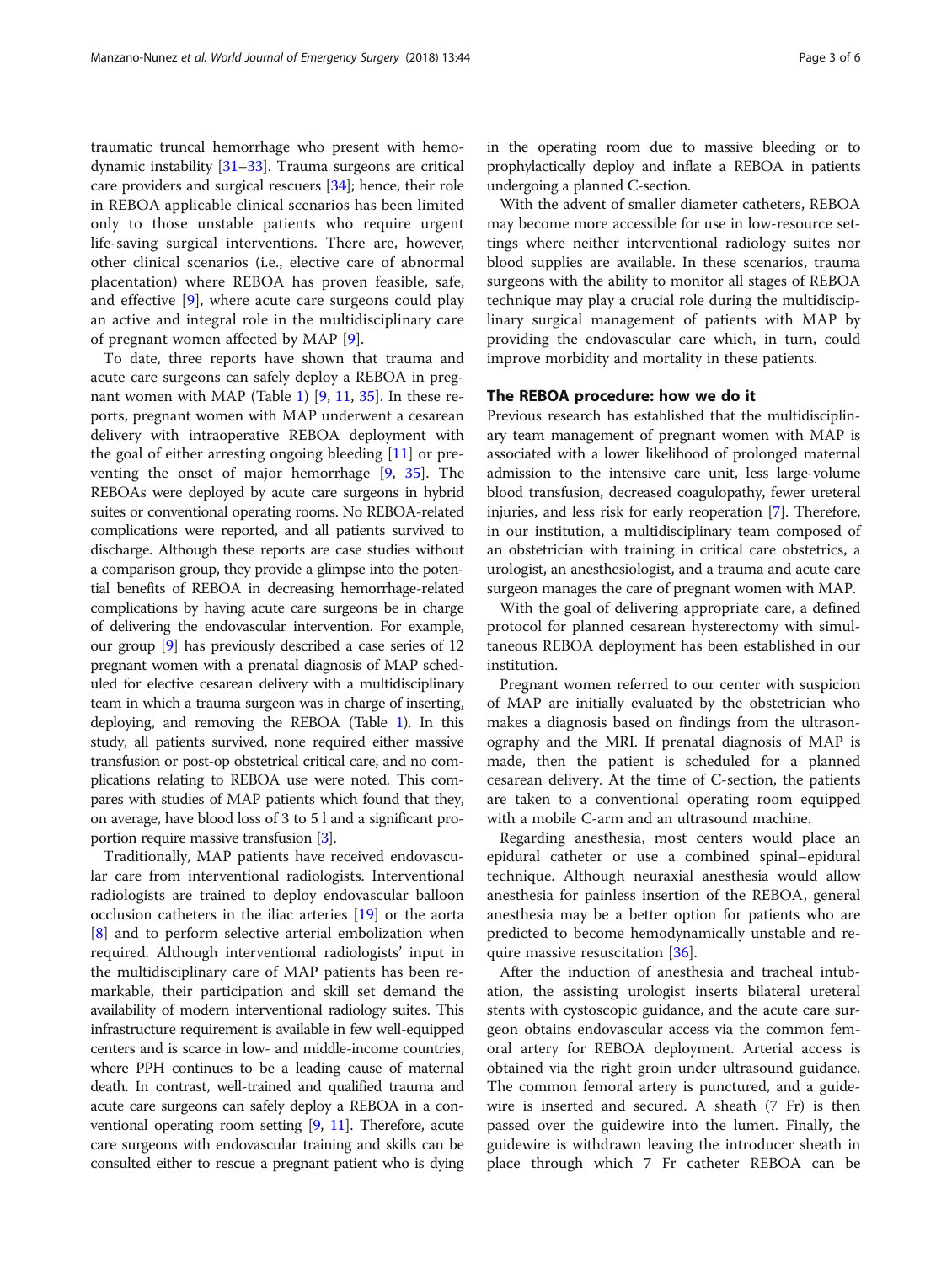| Table 1 Studies reporting the deployment of REBOA |   |                           |            |               |                       | in MAP patients by acute care surgeons                                                                                                                                               |                       |               |                     |                                                      |                                              |           |
|---------------------------------------------------|---|---------------------------|------------|---------------|-----------------------|--------------------------------------------------------------------------------------------------------------------------------------------------------------------------------------|-----------------------|---------------|---------------------|------------------------------------------------------|----------------------------------------------|-----------|
|                                                   |   |                           |            |               |                       | Author/year Study-type M Provider Rem/Prop? Shock? Balloon/ Access-technique Deployment Embo-after Blood-loss Transfusions-of<br>Author/year Study-type Mem/Prop? Shock? sheath-size |                       |               |                     |                                                      | REBOA-related Final outcome<br>complications |           |
| Drdoñez $2018$ CS                                 |   | 12 Trauma Prop<br>aurgeon |            | $\geq$        | CODA/12 Fr US<br>Cook | Per guided by                                                                                                                                                                        | Fluo                  | $\frac{1}{2}$ | (0.2750)<br>1500 ml | $(0 - 3.5)^*$<br>$\frac{1}{2}$                       | None                                         | All alive |
| Parra 2018                                        | E | urgeon<br>Trauma          | <b>Rem</b> | Yes           | E                     | $\frac{\alpha}{2}$                                                                                                                                                                   | Fluo                  | Ýes           | peeding<br>Massive  | massive transfusion<br>Activation of the<br>protocol | ž                                            | Alive     |
| Russo 2017                                        | E | Trauma Prop<br>surgeon    |            | $\frac{1}{2}$ |                       | ER-REBOA/7 Per guided by<br>Fr                                                                                                                                                       | landmarks<br>External | $\frac{1}{2}$ | 3000 ml             | None                                                 | None                                         | Alive     |
| *Median (IQR)                                     |   |                           |            |               |                       | WR not reported, CS case series, CR case report, Prop prophylactic, Rem remedial, Per percutaneous, Fluo fluoroscopy, U units                                                        |                       |               |                     |                                                      |                                              |           |

<span id="page-3-0"></span>Manzano-Nunez et al. World Journal of Emergency Surgery (2018) 13:44 Page 4 of 6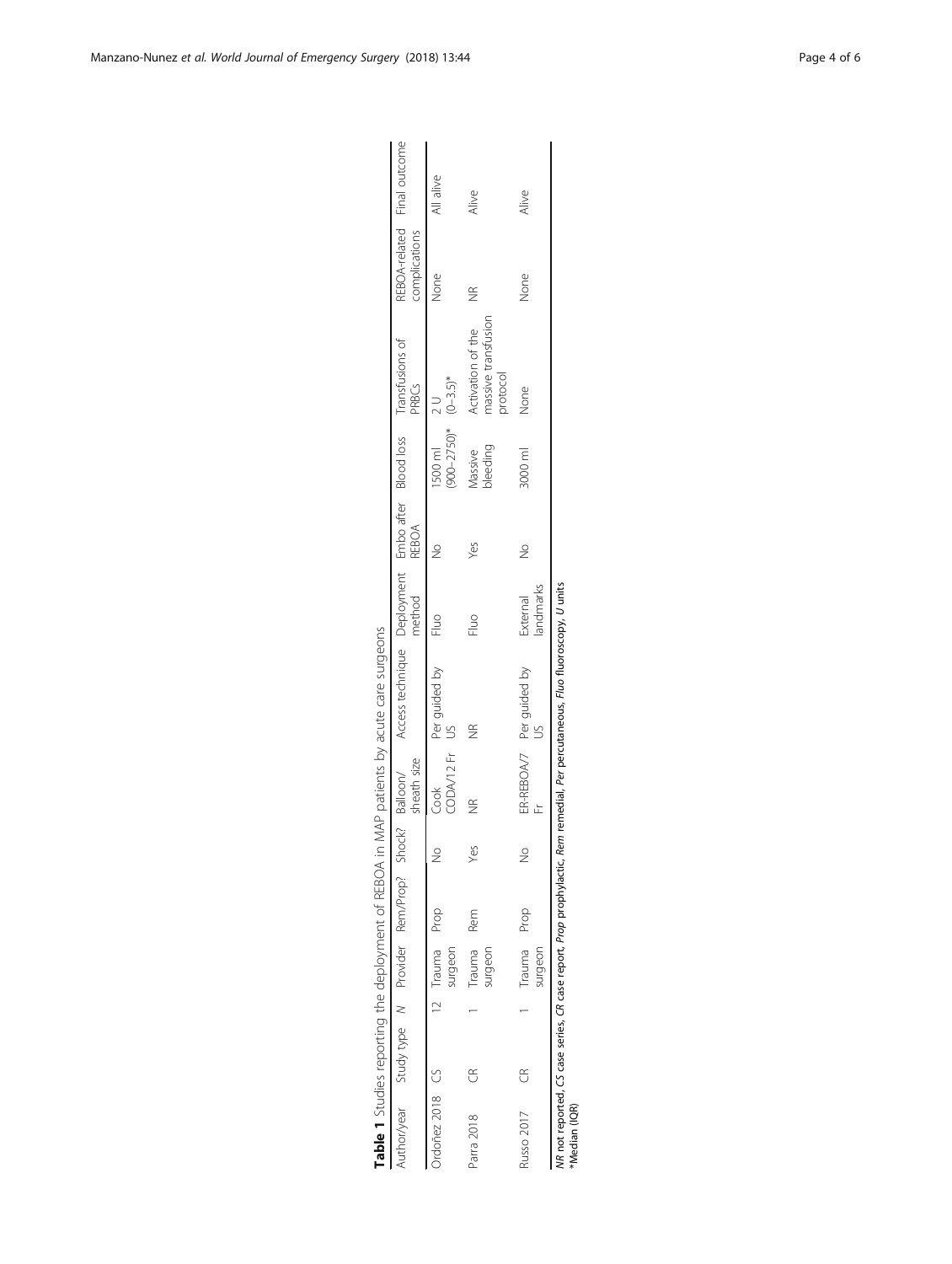<span id="page-4-0"></span>introduced. The depth of REBOA advancement is determined by external landmarks, and C-arm fluoroscopy confirms correct positioning (aortic zone III). With REBOA in place and deflated, the obstetric team starts the cesarean hysterectomy.

The preferred abdominal entry technique is via midline vertical incision, and the hysterotomy is made away from the placenta. After fetal delivery and umbilical cord clamping, the placenta is left in place and the hysterotomy closed using a continuous suture, and a typical cesarean hysterectomy is performed. REBOA can be inflated either at the moment of umbilical cord clamping or when the obstetrician starts dissecting the most vascularized area [[9\]](#page-5-0). We prefer, however, to inflate the REBOA immediately after umbilical cord clamping to provide a less bloody surgical field which in turn may accelerate the hysterectomy. With hysterectomy completed, the REBOA is deflated and removed along with the sheath with manual digital pressure applied to the groin puncture site for hemostasis.

There is currently no standard of care guideline regarding the appropriate care of pregnant women in the REBOA post-catheterization period. However, we recommend close monitoring for at least the first 24 h post-procedure. Examinations should be done every 15 min in the first 2 h post-REBOA and then every hour in the following 6 h. The surgeon in charge should examine the access site and assess extremity color, temperature, and pulses and must be aware of swelling and pain at the vascular access site, as well as of weak or absent distal pulses. Close monitoring during the first hours post-catheterization with the active participation of the bedside nurse is paramount for early identification and management of complications post-REBOA.

# The role of acute care surgeons in MAP surgical protocols: beyond surgical rescue

Acute care surgeons can successfully be integrated into a multidisciplinary team responsible for the elective surgical care of otherwise healthy patients. Traditionally, acute care surgeons have been responsible for patients requiring emergency surgical care. However, with the growth of specific surgical fields, the scope of acute care surgeons has been reduced to simple surgical procedures. For example, Pottenger et al. [[37](#page-5-0)] showed that among the ten procedures that trauma surgeons performed most frequently per year, seven could be performed at the bedside. It is clear that the field of acute care surgery requires expansion of horizons to survive the predominant model of excessive surgical specialization. In that sense, our proposal complements the five pillars of acute care surgery described by Pietzman and colleagues [[34](#page-5-0)] as acute care surgeons can be consulted to rescue pregnant women with

ongoing PPH or to provide elective endovascular care to patients at risk of catastrophic PPH.

## Conclusion

REBOA is a feasible and safe surgical intervention that has proven effective in reducing the volume of blood loss and transfusions in pregnant women with morbidly adherent placenta undergoing cesarean delivery. This intervention can be safely delivered by acute care surgeons with endovascular training and experience in a conventional operating room. As PPH secondary to MAP continues to be a leading cause of maternal morbidity and mortality, we believe that our protocol could reduce the burden of mortality attributable to MAP worldwide.

### Abbreviations

MAP: Morbidly adherent placenta; PPH: Post-partum hemorrhage; REBOA: Resuscitative endovascular balloon occlusion of the aorta

### Acknowledgements

RMN, JPH, and CPO would like to express their gratitude to Dr. Carlos A. Ordoñez who not only have been a fantastic mentor but also taught them how to mentor other people. All the authors want to thank Dr. Fernando Rosso from the Clinical Research Center at La Fundacion Valle del Lili Hospital for his constant support.

#### Authors' contributions

Only authors who made substantive intellectual contributions were listed as authors. RMN, CPO, JPHE, SMG, JJM, AJN, NP, JCM, MFE, and CAO contributed equally to this work. CAO and RMN conceived the idea. CPO, JJM, and RMN performed the literature search. All authors wrote the report, made critical revisions to the manuscript, and approved the final version for submission.

#### Ethics approval and consent to participate

Not applicable

Consent for publication

Not applicable

#### Competing interests

The authors declare that they have no competing interests.

#### Publisher's Note

Springer Nature remains neutral with regard to jurisdictional claims in published maps and institutional affiliations.

#### Author details

<sup>1</sup>Clinical Research Center, Fundacion Valle del Lili, Cali, Colombia. <sup>2</sup>Center for Surgery and Public Health - Brigham and Women's Hospital, Harvard Medical School & Harvard T.H. Chan School of Public Health, Boston, MA, USA. <sup>3</sup>Trauma and Acute Care Surgery Division, Department of Surgery, Fundacion Valle del Lili, Cali, Colombia. <sup>4</sup>R. Adams Cowley Shock Trauma Center Baltimore, MD, USA. <sup>5</sup>Trauma Division and Trauma and Emergency Surgery Fellowship, Universidad del Valle, Cali, Colombia. <sup>6</sup>Critical Care Obstetrics Department of Gynecology and Obstetrics, Fundacion Valle del Lili, Cali, Colombia. <sup>7</sup>School of Medicine, Universidad ICESI, Cali, Colombia.

## Received: 12 August 2018 Accepted: 11 September 2018 Published online: 24 September 2018

#### References

- 1. Bauer ST, Bonanno C. Abnormal placentation. Semin Perinatol. 2009;33:88–96.
- 2. Wu S, Kocherginsky M, Hibbard JU. Abnormal placentation: twenty-year analysis. Am J Obstet Gynecol. 2005;192:1458–61.
- 3. Committee opinion no. 529: placenta accreta. Obstet Gynecol. 2012;120: 207–11.